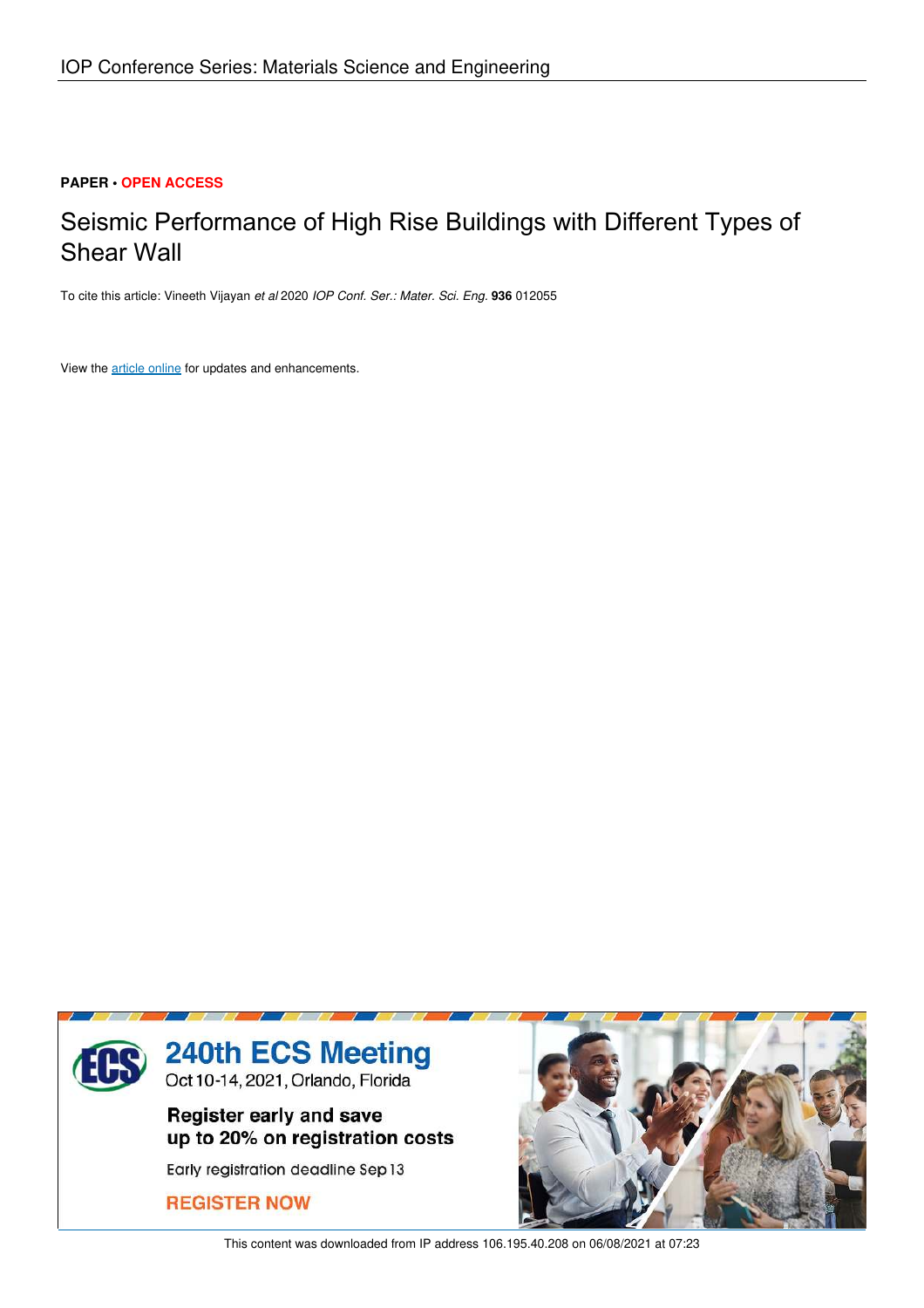# **Seismic Performance of High Rise Buildings with Different Types of Shear Wall**

### **Vineeth Vijayan1\* , M Helen Santhi<sup>2</sup> and Romy Mohan<sup>3</sup>**

<sup>1</sup>PG Student, Division of Structural Engineering, School of Civil Engineering, Vellore Institute of Technology, Chennai 600127, India

<sup>2</sup>Professor, Division of Structural Engineering, School of Civil Engineering, Vellore Institute of Technology, Chennai 600127,India

<sup>3</sup>Structural Engineer,WVA Consulting Engineers Pvt.Ltd.,Cochin 682311,India

\*[vineethvijayan094@gmail.com](mailto:vineethvijayan094@gmail.com) 

**Abstract**. In today's construction world, aesthetic tall structures play a major role. The design of aesthetic high - rise buildings need to be checked for its safety against extreme load conditions such as earthquake, wind, etc. The provision of composite shear wall is one of the efficient methods to make high rise buildings seismic resistant. In this paper different types of shear walls, namely, concrete shear wall, silica fume concrete shear wall, steel plate shear wall and steelsilica fume concrete composite shear wall are considered for lift wall in 22 and 52 storeyed highrise buildings. The seismic performance of these buildings is analysed using response spectrum method by ETABS. The factors such as storey displacement, storey drift and storey shear are studied and found that there is a significant reduction when compared to the conventional shear wall.

#### **1. Introduction**

At present, the construction world moves towards the execution of tall buildings with vertical and horizontal irregularities. Generally, regular and uniform buildings are preferred as they resist earthquakes better than irregular structures. For the construction of lift wall in the medium and tall structures, RCC is being used worldwide. In the recent past, RCC lift walls are replaced with composite materials which are having better strength and stiffness properties [1 - 6]. While going for the structural design of high-rise buildings for seismic loading it must be checked for seismic resistance to avoid loss of life and economic loss due to earthquake. In this project, an attempt has been made to investigate analytically the behavior of composite shear wall as a lateral-load resisting system in comparison to other types of normal shear walls. Different types of shear walls such as concrete shear wall, silica fume concrete shear wall, steel plate shear wall and steel-silica fume concrete composite shear wall are considered. The composite shear wall is made with steel plate inside and with reinforced silica fume concrete outside. Using ETABS software the shear walls are modeled in 22 and 52 storeyed building and their behavior are compared using response spectrum analysis as specified in IS 1893:2016 [7]. The factors such as storey displacement, storey drift and storey shear of each building are plotted and are compared.

Content from this work may be used under the terms of the Creative Commons Attribution 3.0 licence. Any further distribution of this work must maintain attribution to the author(s) and the title of the work, journal citation and DOI. Published under licence by IOP Publishing Ltd 1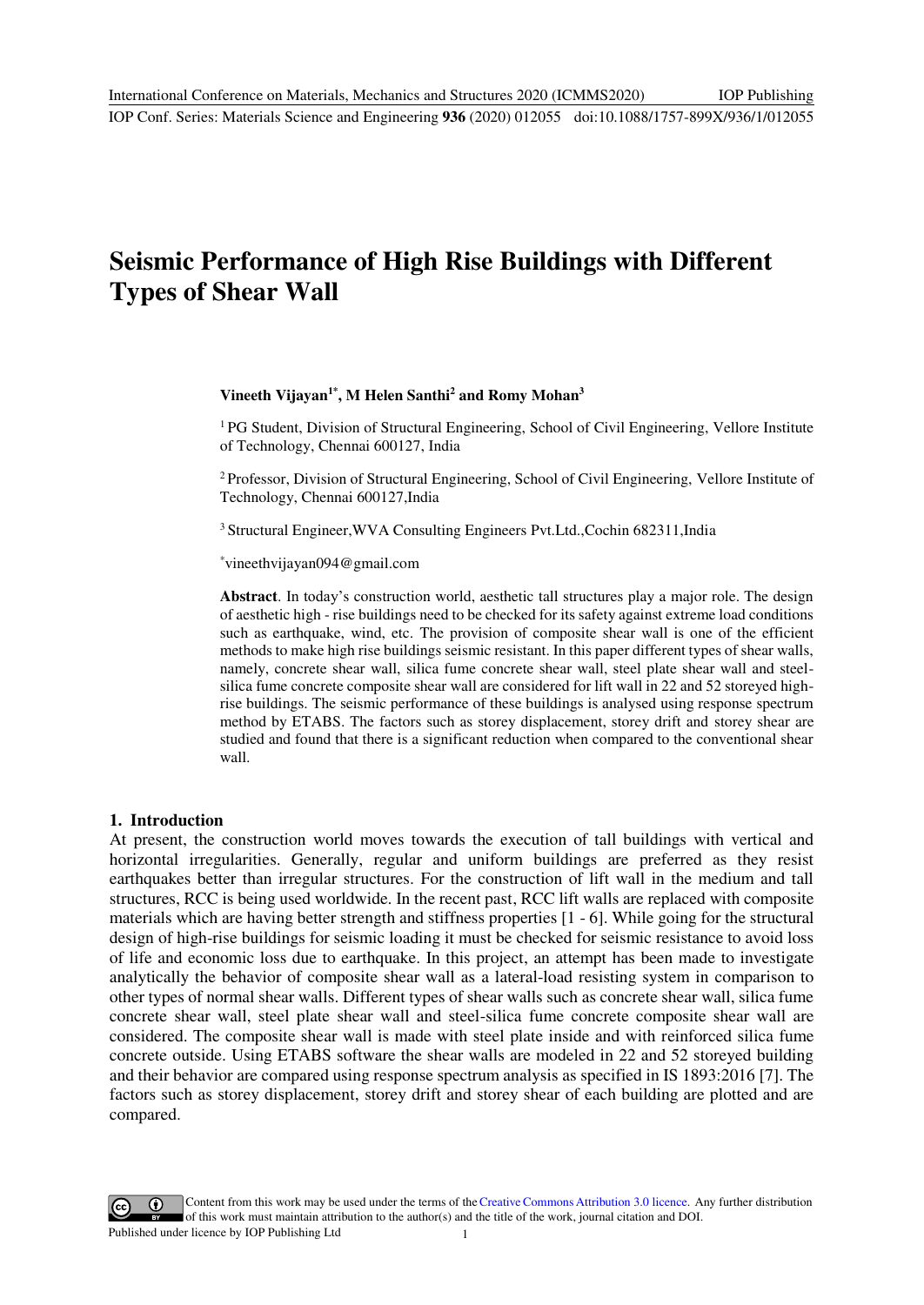International Conference on Materials, Mechanics and Structures 2020 (ICMMS2020) IOP Conf. Series: Materials Science and Engineering **936** (2020) 012055 doi:10.1088/1757-899X/936/1/012055 IOP Publishing

#### **2. Objective**

- To analyse the high rise buildings with different types of shear wall using response spectrum method.
- To compare the seismic performance of high rise building with shear wall under study.

### **3. Structural modeling and analysis**

For the analysis, a G+21, G+ 51 and G +20 storeyed RCC framed buildings irregular in plan are modeled in ETABS software. The plan of both  $G + 21$ ,  $G + 51$  is similar; but the number of storey is different (Figure 1a). The plan of the third building, G + 20 storey is different from the other two buildings as shown in figure 1b. The details of the building are given below.

The floor height is taken as 3 m; thickness of the shear wall is 250 mm; the size of rectangular columns is 0.3m x 0.8m,0.3m x 0.6m; the size of circular columns is 0.6 m dia; the size of the beam is 0.25 m x 0.45m, 0.25m x 0.30m; thickness of slab is 120 mm; materials used are M25 concrete, Fe 415 &Fe 500 HYSD bars, silica fume concrete, Fe 250 steel plate; soil type is type 2; seismic zone is IV. For modeling steel plate**-s**ilica fume concrete composite shear wall, the stress-strain properties of silica fume concrete are taken from the experimental work done by Vindhya and Suresh Babu (2016). Response spectrum analysis as specified in [7] is carried out to study the seismic performance of the buildings.



**Figure 1.** 3D view of buildings under study.



**Figure 2.** Modeling of steel plate-silica fume concrete composite shear wall.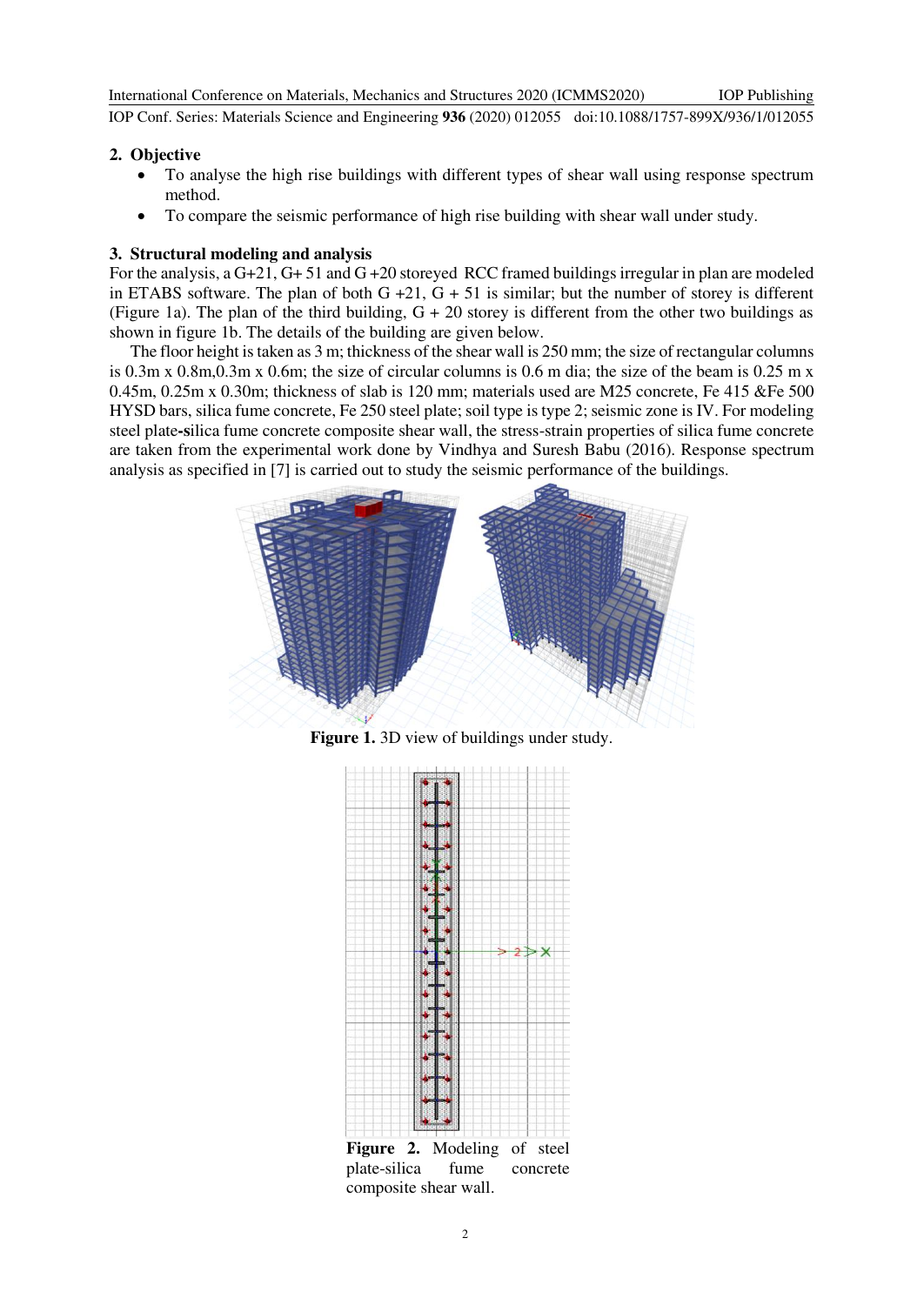International Conference on Materials, Mechanics and Structures 2020 (ICMMS2020) IOP Conf. Series: Materials Science and Engineering **936** (2020) 012055 doi:10.1088/1757-899X/936/1/012055 IOP Publishing

### **4. Results and Discussion**

### *4.1. Response of the G +21 storeyed building*

Figure 3 shows the storey drift in X and Y direction due to seismic loads obtained from response spectrum analysis of 22 storeyed building with different types of shear walls. In both RESP-X and RESP-Y there is a large reduction in storey drift using composite shear wall over other types of shear walls considered in this project. The storey drift is slightly more in Y-direction than X-direction; however, the storey drift is within the limit in both directions.



Storey drift (RS-X) Storey drift (RS-Y)

**Figure 3**. Storey drift of G +21 storeyed building.

Figure 4 shows the reduction in displacement value by providing composite shear wall when compared with normal RCC shear wall, silica fume concrete shear wall and steel plate shear wall. Around 33 % reduction in displacement by providing steel-silica fume concrete composite shear wall is observed.



**Figure 4.** Max storey displacement of G + 21 storeyed building.

In figure 5, storey shear is plotted for different types of buildings in  $X \& Y$  directions. It is seen that the storey shear is reduced in composite type of buildings when compared to the conventional and other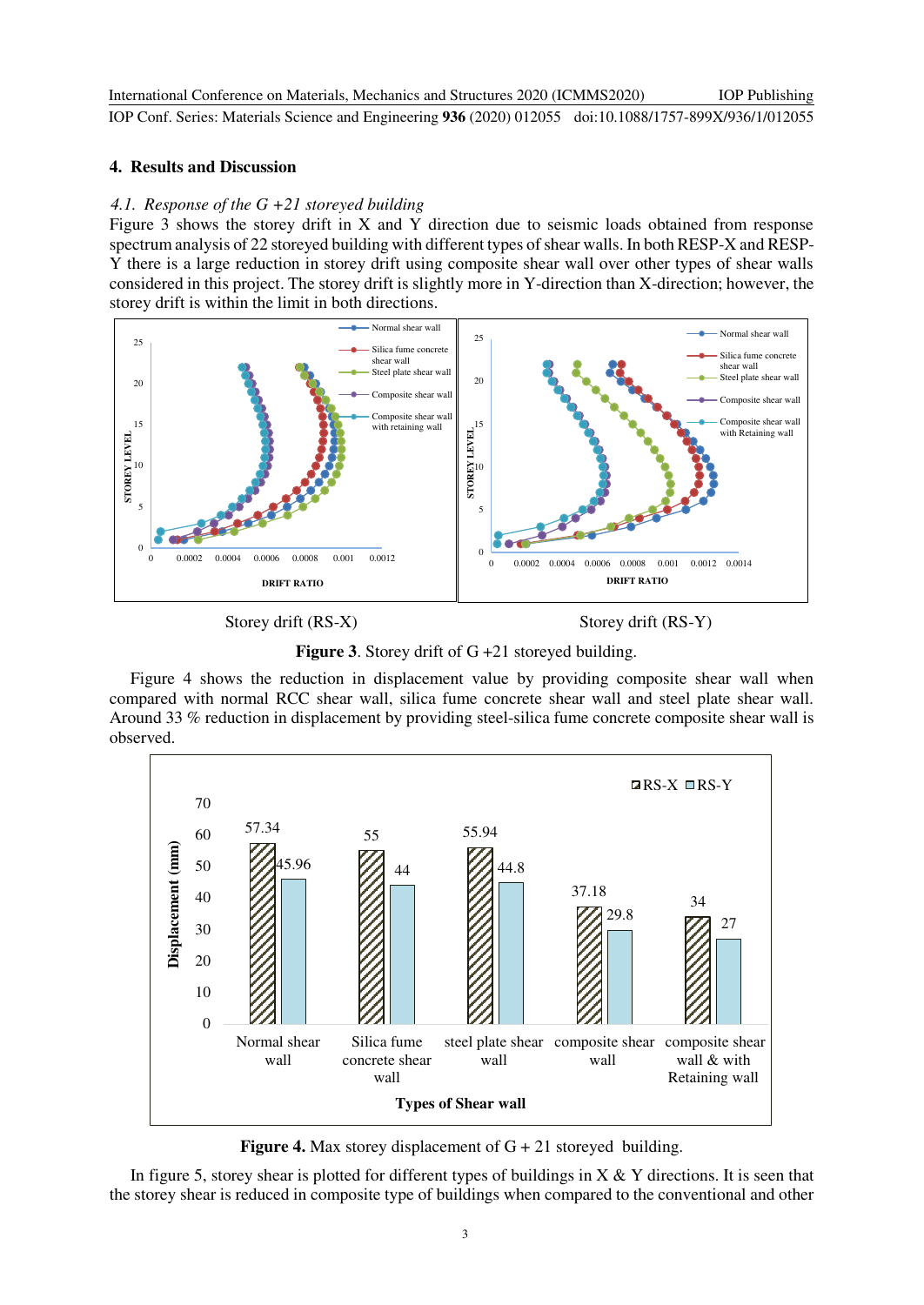IOP Publishing

IOP Conf. Series: Materials Science and Engineering **936** (2020) 012055 doi:10.1088/1757-899X/936/1/012055

shear wall type buildings. Almost 50% reduction in storey shear is noticed using composite shear wall and this will in turn reduces the demand for bending and shear in the structural elements.



**Figure 5.** Max storey shear of G +21 storeyed building.

#### *4.2. Response of G + 51storeyed building.*

Figure 6 represents the storey drift RESP-X & RESP-Y of the same building when the storey number is increased into 52. Hence the storey number is increased. Also there is a large reduction in storey drift by providing composite shear wall. From the graph it is evident that composite shear wall can play a major role in the reduction of storey drift during earthquake. It will help to reduce the seismic effect on tall buildings.



Storey drift (RS-X) Storey drift (RS-Y)



There is a large reduction in displacement value by providing composite shear wall in 52 storeyed building. From the graph plotted in figure 7, it is clear that almost 60% reduction in displacement occurs while providing composite shear wall instead of normal shear wall.

In figure 8, it is evident that there is a large reduction in storey shears by providing composite shear wall (A reduction of storey shear from 3806 kN to 1353 kN).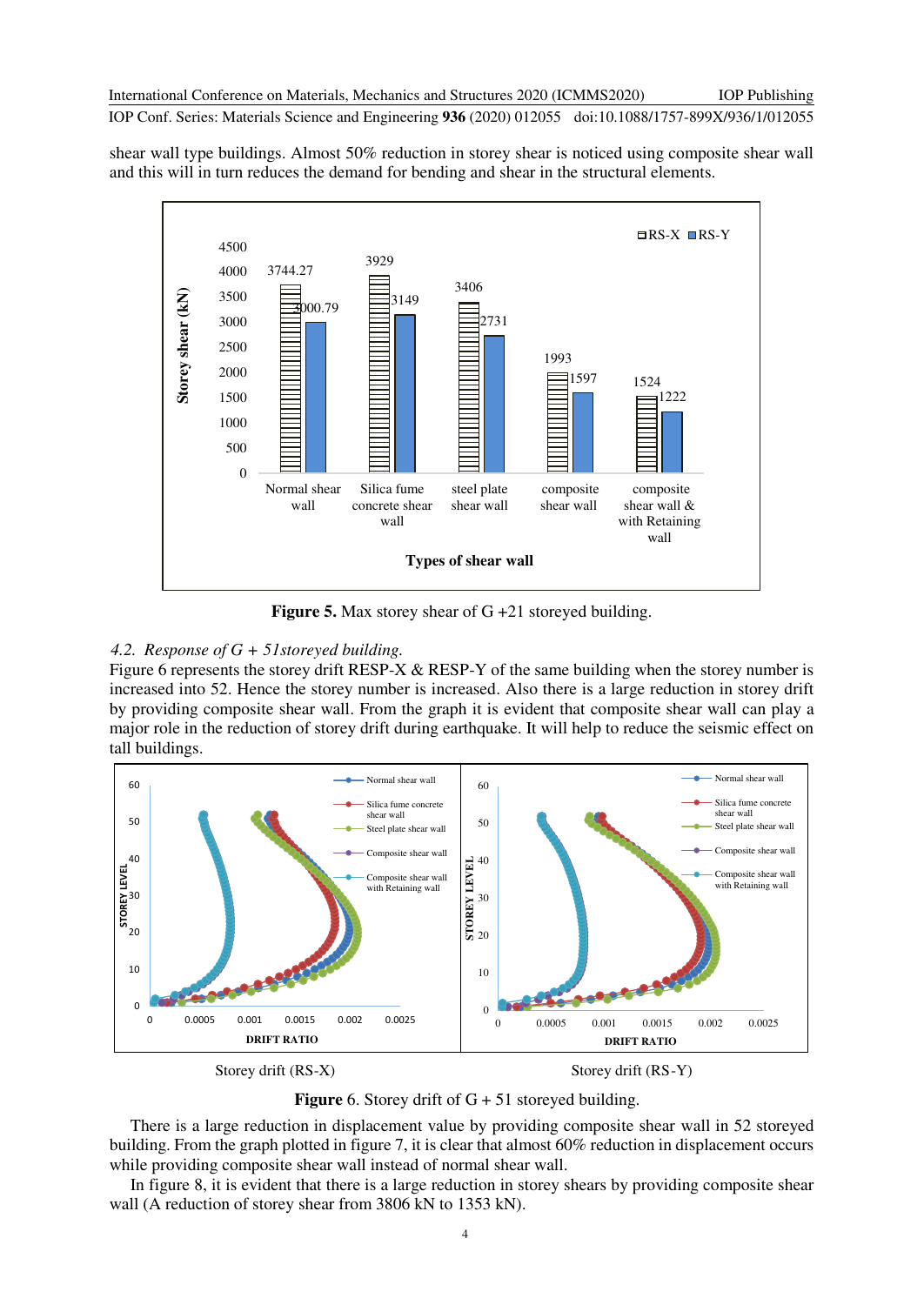IOP Conf. Series: Materials Science and Engineering **936** (2020) 012055 doi:10.1088/1757-899X/936/1/012055



**Figure 7.** Max storey displacement of G + 51 storeyed building.



**Figure 8.** Max storey shear of  $G + 51$  storeyed building.

#### *4.3. Response of G+20 storeyed building.*

 In this case, building consists of more number of cantilever portions and is irregular in both plan and elevation. Figure 9,10 and 11 represent the response of building subjected to seismic load in both X and Y directions. In figure 9, silica fume concrete shear wall has less storey drift than steel plate and normal shear wall. While comparing with normal shear wall, composite shear wall reduces the drift in each floor to a large extent. Hence while going for aesthetic appearance, composite shear wall would be the best choice to reduce the seismic effect on tall structures.

Figure 10 shows the displacement of the building when different types of shear walls are provided. Here steel plate and normal shear wall have almost the same displacement. By providing silica fume concrete shear wall, displacement is reduced from 83.7 mm to 78.6 mm in RESP-Y and 42 to 37.8 mm in RESP-X. Hence silica fume concrete is effective in reducing displacement due to seismic load. While comparing with normal shear wall, it is evident that composite shear wall can reduce the displacement due to seismic load by 60%.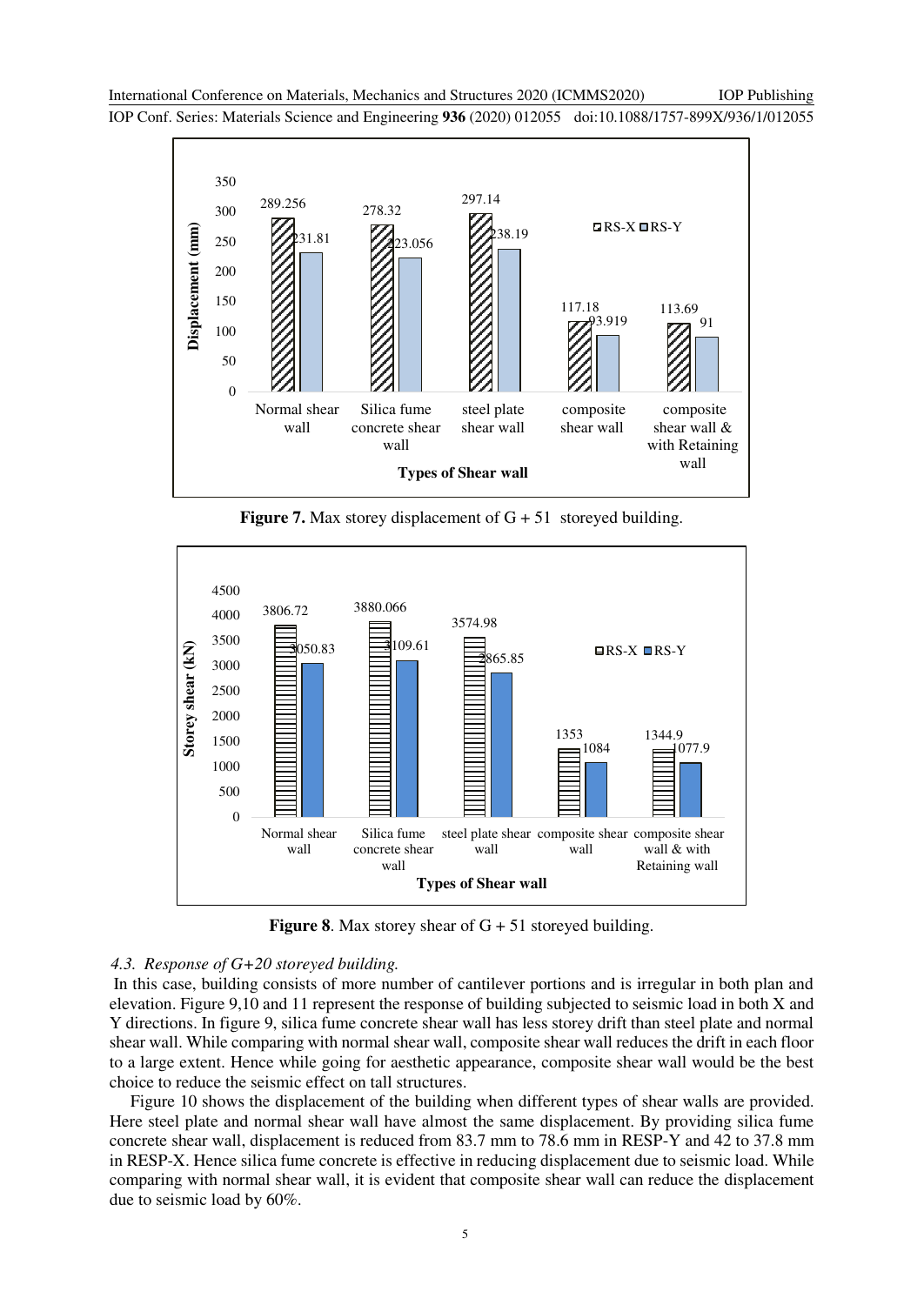International Conference on Materials, Mechanics and Structures 2020 (ICMMS2020) IOP Conf. Series: Materials Science and Engineering **936** (2020) 012055 doi:10.1088/1757-899X/936/1/012055 IOP Publishing



**Figure 10**. Max storey displacement of G+20 storeyed building.



**Figure 11**. Max storey shear of G+20 storeyed building.

From figure 11, it is clear that by providing composite shear wall in aesthetic tall building, storey shear will also reduce considerably (here it reduces from 5000 kN to 1574 kN).

#### **5. Conclusions**

Providing steel-silica fume concrete composite shear wall instead of normal RCC shear wall, in aesthetic tall buildings, the building becomes more seismic-resistant since it provides attractive structural properties in regions. The advantages provided to the structure due to the provision of composite shear wall are.

- 1. A significant reduction in the storey drift of the aesthetic tall building due to composite shear wall compared to the normal RCC shear wall. The storey drift is also reduced when number of storey increased in building with composite shear wall.
- 2. While comparing with normal shear wall it is evident that composite shear wall can reduce the seismic effect to a larger extent because nearly 60% reduction in displacement occurs by providing composite shear wall.
- 3. The study reveals that the composite shear wall has a major role in the reduction of storey shear.